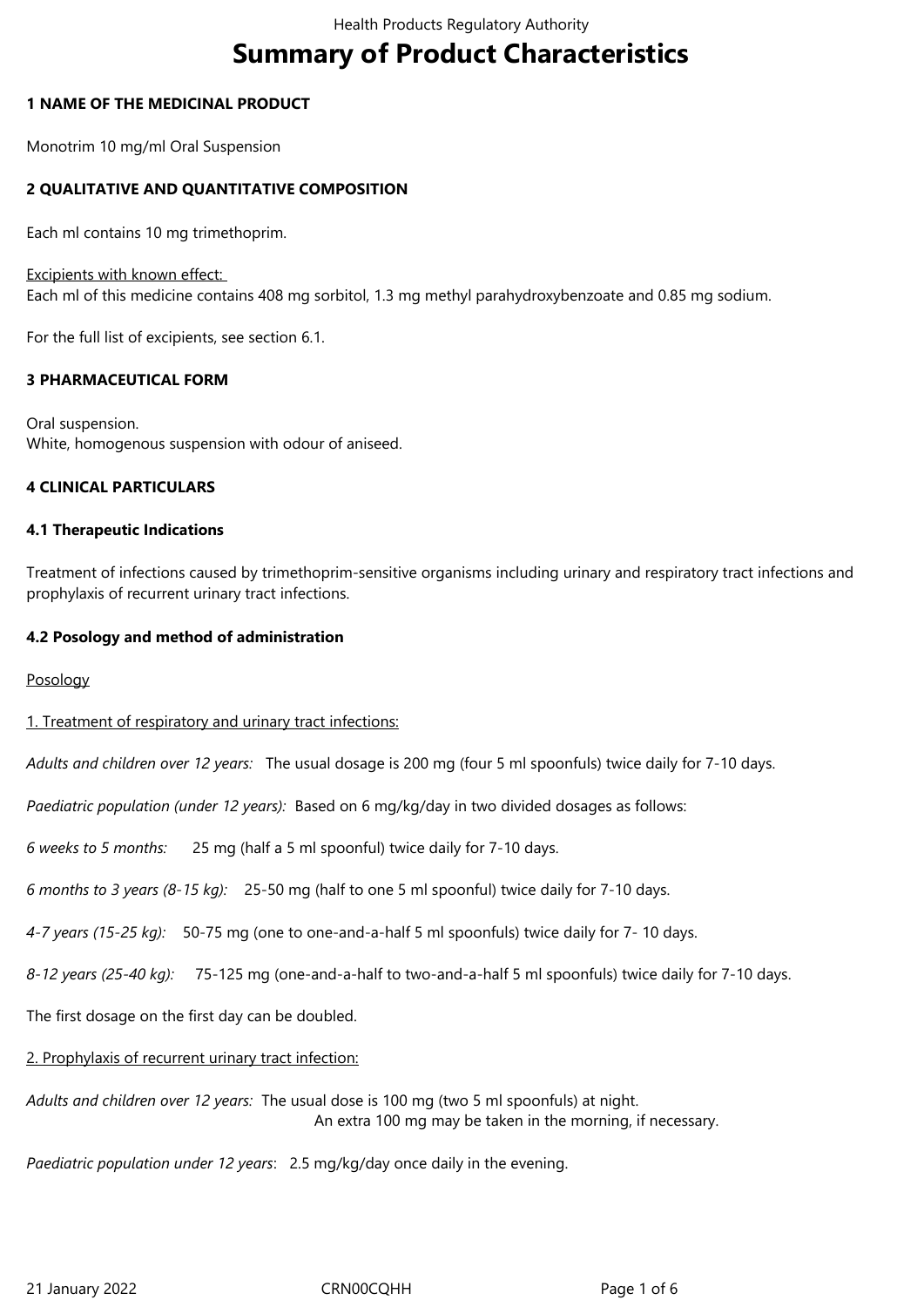#### 3. Dosage in renal impairment:

|           | eGFR (ml/min)   Dosage advised   |
|-----------|----------------------------------|
| Over 30   | normal                           |
| $15 - 30$ | normal for 3 days then half dose |
| Under 15  | half normal dose                 |
|           |                                  |

Monitoring of renal function and serum electrolytes should be considered particularly with longer term use, in patients with impaired renal function.

Trimethoprim should only be initiated and used in dialysis patients under close supervision from specialists in both infectious disease and renal medicine. Trimethoprim is removed by dialysis.

Monitoring trimethoprim plasma concentration may be considered with long term therapy but the value of this in individual cases should first be discussed with specialists in infectious disease and renal medicine.

#### Method of administration

For oral use.

# **4.3 Contraindications**

Hypersensitivity to trimethoprim or to any of the excipients.

Pregnancy, premature infants and neonates under 6 weeks, blood dyscrasias

#### **4.4 Special warnings and precautions for use**

Trimethoprim may cause a depression of haemopoiesis. During long-term therapy haematology should be monitored regularly in order to detect possible pancytopenia.

Particular attention should be paid to patients showing a tendency to folate deficiency, which may be aggravated by the use of this agent. If there is evidence of folic acid deficiency, calcium folinate should be administered and adequate response should be ensured by appropriate haematological monitoring. This treatment may not be effective unless trimethoprim is discontinued. In patients with impairment of renal function, care should be taken to avoid accumulation. Monitoring of renal function and serum electrolytes should be considered particularly with longer term use. Trimethoprim should only be initiated and used in dialysis patients under close supervision from specialists in both infectious disease and renal medicine.

Special monitoring of serum electrolytes should be performed in risk patients due to risk of hyperkalaemia. See section 4.8.

Blood glucose should be monitored if used concomitantly with repaglinide (see section 4.5).

Elevations in serum potassium have been observed in some patients treated with trimethoprim. Patients at risk for the development of hyperkalaemia include those with renal insufficiency, poorly controlled diabetes mellitus, or those using concomitant potassium-sparing diuretics, potassium supplements, potassium-containing salt substitutes, renin angiotensin system inhibitors (eg: ACE inhibitors or renin angiotensin receptor blockers), or those patients taking other drugs associated with increases in serum potassium (e.g. heparin). If concomitant use of the above-mentioned agents is deemed appropriate, monitoring of serum potassium is recommended (see section 4.5).

#### Excipients

This medicine contains 2,04 g sorbitol in each 5 ml which is equivalent to 408 mg/ml. Patients with hereditary fructose intolerance (HFI) should not take/be given this medicinal product. Sorbitol may cause gastrointestinal discomfort and mild laxative effect.

This medicine contains methyl parahydroxybenzoate which may cause allergic reactions (possibly delayed).

This medicine contains less than 1 mmol sodium (23 mg) per ml oral suspension, that is to say essentially 'sodium-free'.

# **4.5 Interaction with other medicinal products and other forms of interactions**

| 21 January 2022 | CRN00CQHH | Page 2 of 6 |
|-----------------|-----------|-------------|
|                 |           |             |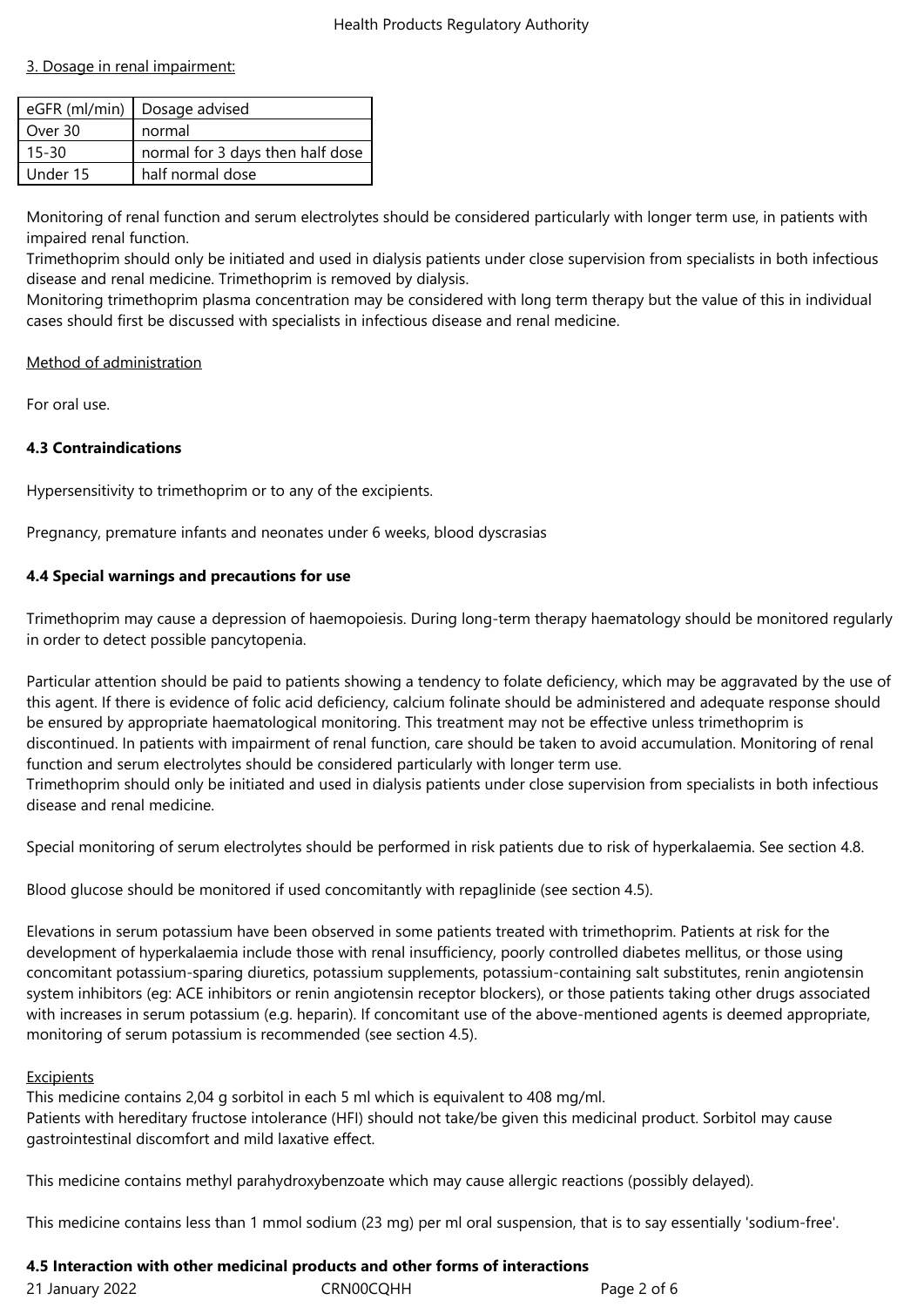#### Health Products Regulatory Authority

Folate antagonists and anticonvulsants: Trimethoprim may induce folate deficiency in patients predisposed to folate deficiency such as those taking folate antagonists or anticonvulsants.

Bone marrow depressants: Trimethoprim may increase the potential for bone marrow aplasia. Cytotoxics such as azathioprine, mercaptopurine, methotrexate, increase the risk of haematological toxicity when given with trimethoprim.

Phenytoin and Digoxin: Careful monitoring of patients treated with digoxin or phenytoin is advised as trimethoprim may increase plasma concentration of digoxin and phenytoin by increasing their elimination half-life.

Diuretics: In elderly patients concurrently taking diuretics, primarily thiazides, an increased incidence of thrombocytopenia with purpura has been reported. Rare cases of hyponatraemia have been reported in patients treated with trimethoprim and potassium sparing diuretics and/or thiazide diuretics.

Concomitant use of drugs that may increase serum potassium levels may lead to a significant increase in serum potassium. Potassium-sparing diuretics, potassium supplements, potassium-containing salt substitutes, renin-angiotensin system inhibitors (eg: ACE inhibitors or renin angiotensin receptor blockers) and other potassium increasing substances (eg: heparin). Monitoring of potassium should be undertaken as appropriate (see section 4.4).

Ciclosporin: Ciclosporin may increase nephrotoxicity of trimethoprim.

Anticoagulants: The anticoagulatory effect of warfarin and other coumarins may be increased when taken together with trimethoprim.

Procainamide: Trimethoprim increases plasma concentration of procainamide.

Lamivudine: Trimethoprim may increase the plasma concentration of lamivudine.

Oestrogens: Trimethoprim may possibly reduce the contraceptive effect of oestrogens.

Oral typhoid vaccine: This is inactivated by concomitant administration of anti-bacterials.

Pyrimethamine: The anti-folate effect may be increased if there is concomitant administration with trimethoprim.

Dapsone: Plasma concentrations of trimethoprim and dapsone may increase when taken together.

Repaglinide: Trimethoprim may enhance the effect of repaglinide (see section 4.4).

#### **4.6 Fertility, pregnancy and lactation**

#### **Pregnancy**

Trimethoprim should not be used during pregnancy.

#### Breast-feeding

Trimethoprim is excreted in breast milk. This should be kept in mind when considering administration to lactating women.

#### **4.7 Effects on ability to drive and use machines**

Monotrim 10 mg/ml Oral Suspension has no or negligible influence on the ability to drive and use machines.

#### **4.8 Undesirable effects**

The frequencies of the undesirable effects listed below are not known (cannot be estimated from the available data).

#### **Infections and infestations**

Aseptic meningitis.

# **Blood and lymphatic system disorders**

Depression of haemopoiesis (see sections 4.4 and 4.5).

# **Immune system disorders**

Hypersensitivity, anaphylaxis.

#### **Metabolism and nutrition disorders**

Hyperkalaemia, especially in patients with impaired renal function and in elderly patients.

#### **Eye disorders** Uveitis.

21 January 2022 CRN00CQHH Page 3 of 6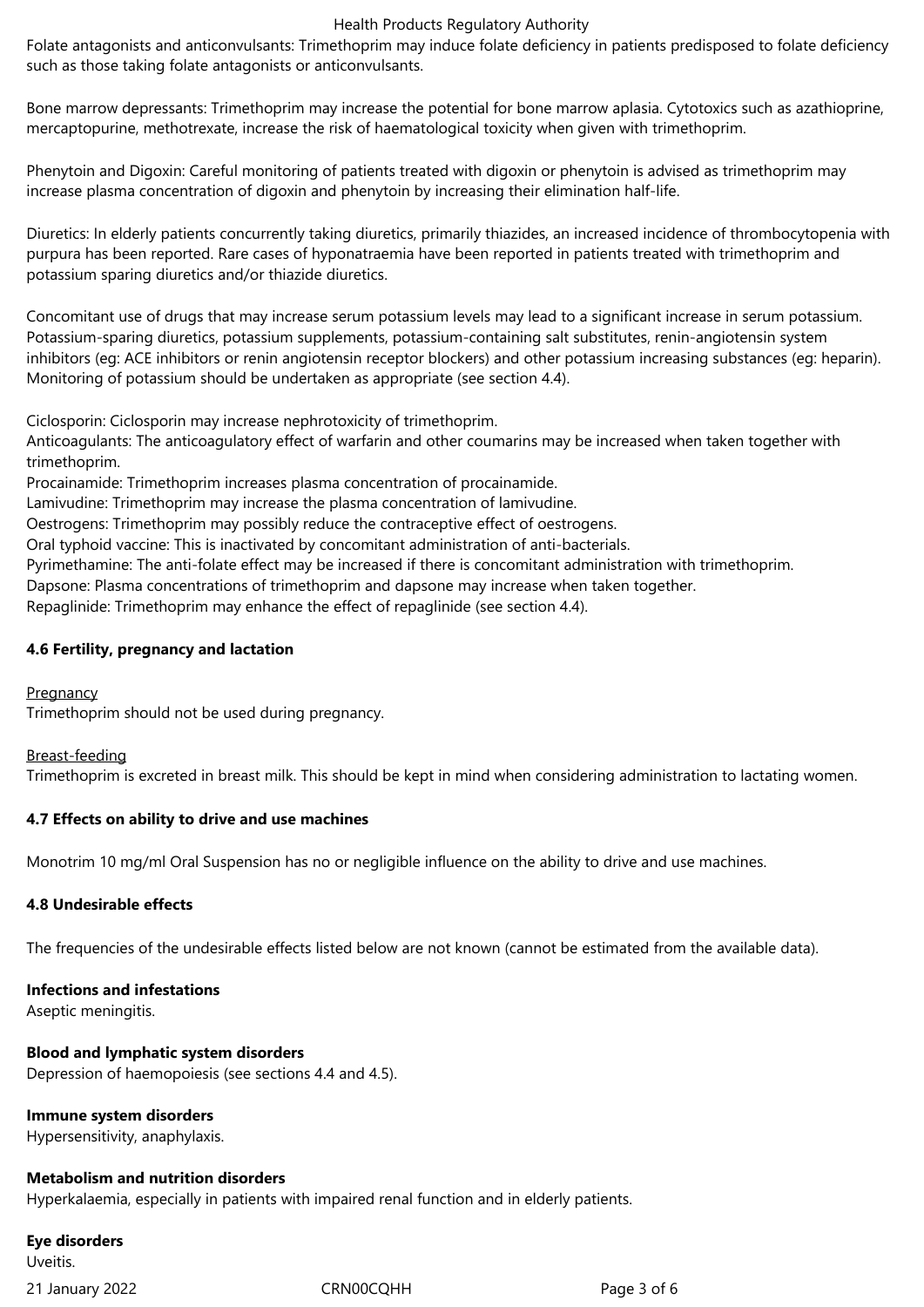Nausea, vomiting, gastrointestinal upset.

#### **Hepatobiliary disorders**

Disturbances of liver enzyme values, jaundice.

#### **Skin and subcutaneous tissue disorders:**

Pruritus, skin rash, photosensitivity, angioedema. Erythema multiforme, Stevens Johnson syndrome, toxic epidermal necrolysis

#### **Musculoskeletal and connective tissue disorders**

Myalgia.

Reporting of suspected adverse reactions Reporting suspected adverse reactions after authorisation of the medicinal product is important. It allows continued monitoring of the benefit/risk balance of the medicinal product. Healthcare professionals are asked to report any suspected adverse reactions via HPRA Pharmacovigilance Website: www.hpra.ie

#### **4.9 Overdose**

Sympto[matic treatme](http://www.hpra.ie/)nt, gastric lavage and forced diuresis can be used. Depression of haematopoiesis by trimethoprim can be counteracted by intramuscular administration of calcium folinate.

#### **5 PHARMACOLOGICAL PROPERTIES**

#### **5.1 Pharmacodynamic properties**

Pharmacotherapeutic group: Trimethoprim and derivatives, ATC code: J01EA01

Trimethoprim is an antimicrobial agent.

#### Mechanism of action

The antimicrobial activity is due to selective inhibition of bacterial dihydrofolate reductase*. In-vitro* trimethoprim has effect on most Gram-positive and Gram-negative aerobic organisms, including enterobacteria such *as E. coli, Proteus, Klebsiellapneumoniae, Streptococcus faecalis, Streptococcus pneumoniae, Haemophilus influenzae*, and *Staphylococcus aureus.*

It has no effect on *Mycobacterium tuberculosis, Neisseria gonorrhoeae, Pseudomonas aeruginosa, Treponema pallidum,* or anaerobic bacteria.

#### **5.2 Pharmacokinetic properties**

#### Absorption and Biotransformation

Trimethoprim is absorbed rapidly and almost completely after oral administration and maximum plasma concentrations are reached after 1- 4 hours. Peak plasma concentration of about 1 microgram per ml has been reported after a single dose of 100 mg.

Half-life is about 12 hours in patients with normal renal function but up to 20-50 hours in anuric patients.

#### Distribution

Trimethoprim is rapidly and widely distributed to various tissues and fluids, including kidneys, liver, spleen, bronchial secretions, saliva and prostatic tissue and fluid. Tissue concentration is generally higher than plasma concentration.

#### **Elimination**

Trimethoprim is predominantly excreted in the urine in unchanged form. Urinary concentrations are generally well above the MIC of common pathogens for more than 24 hours after the last dosage.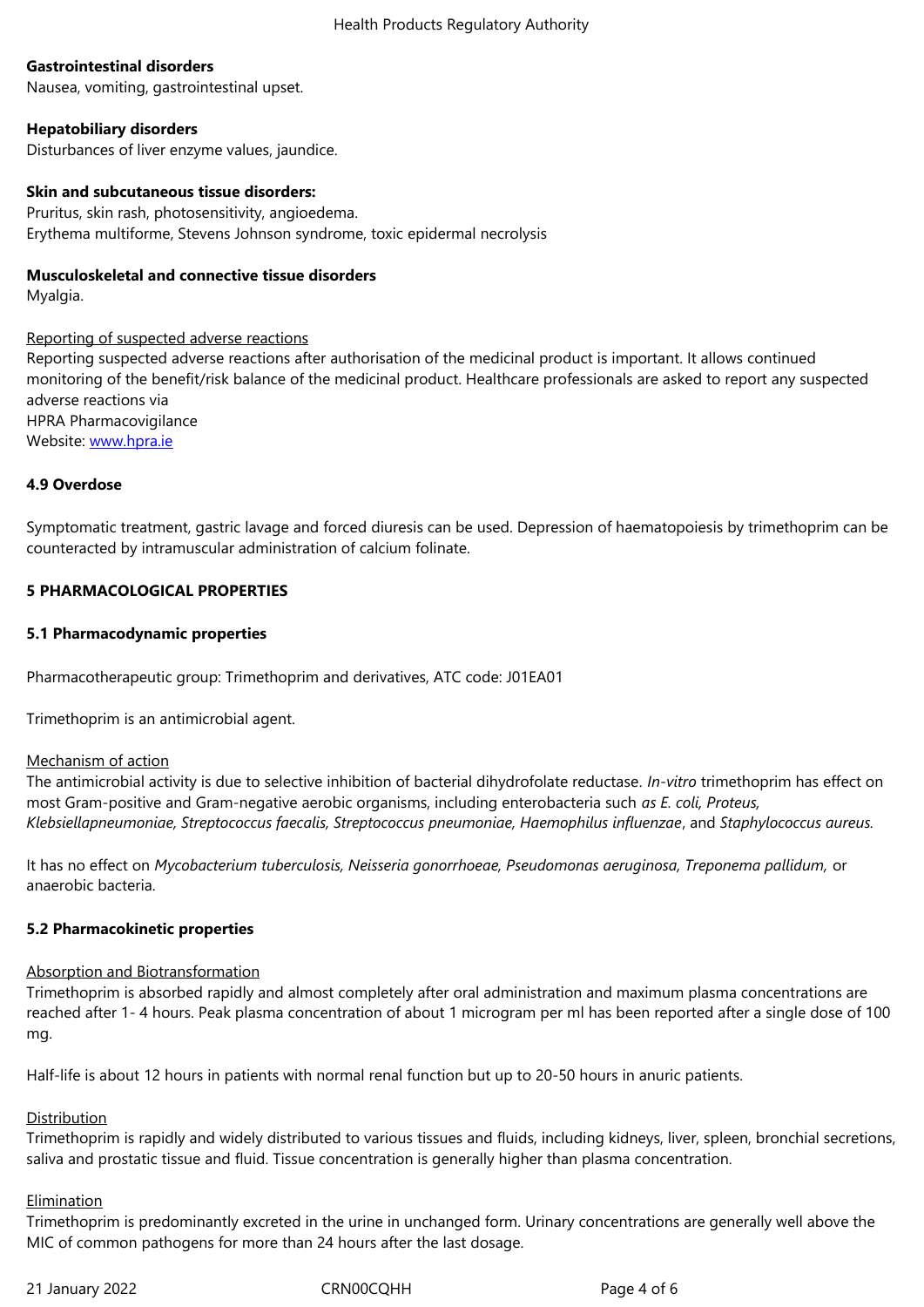#### **5.3 Preclinical safety data**

Not relevant (widely used in clinical practice).

# **6 PHARMACEUTICAL PARTICULARS**

#### **6.1 List of excipients**

Carmellose sodium Microcrystalline cellulose Carboxymethylcellulose sodium Ammonium glycyrrhizinate Methyl parahydroxybenzoate (E218) Sorbitol (E420) Anise oil Purified water

#### **6.2 Incompatibilities**

Not applicable.

#### **6.3 Shelf life**

3 years. Discard any remaining solution 28 days after first opening.

#### **6.4 Special precautions for storage**

Do not store above 25°C.

#### **6.5 Nature and contents of container**

Plastic bottle: 100 ml.

#### **6.6 Special precautions for disposal**

No special requirements.

# **7 MARKETING AUTHORISATION HOLDER**

Taw Pharma (Ireland) Ltd 104 Lower Baggot Street Dublin 2 D02 Y940 Ireland

#### **8 MARKETING AUTHORISATION NUMBER**

PA23081/014/001

#### **9 DATE OF FIRST AUTHORISATION/RENEWAL OF THE AUTHORISATION**

Date of first authorisation: 16 April 1982

Date of last renewal: 16 April 2007

# **10 DATE OF REVISION OF THE TEXT**

21 January 2022 CRN00CQHH Page 5 of 6